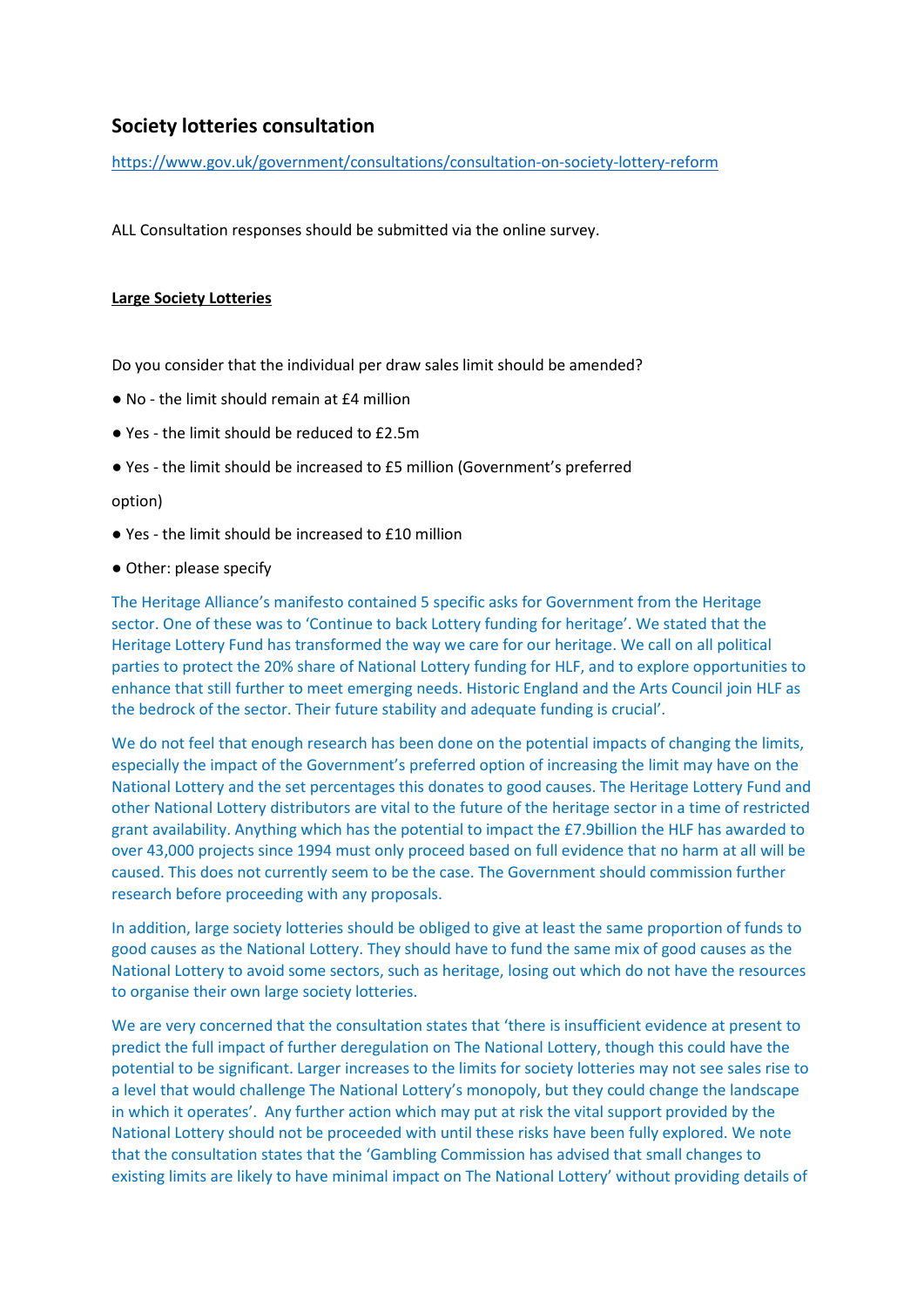that advice and what research it is based on. The Government has also 'asked the Gambling Commission for information on possible impacts to the sector of cutting the per draw and prize limits'. Until this information is shared it is impossible for us, or other respondents to this consultation, to take an informed view.

We also note that the Government considers that 'changes to the wider landscape may affect the forthcoming competition for the Fourth National Lottery licence, and potentially deter bidders as a consequence'. The proposed changes then may already have a negative impact on the good causes which rely on the national lottery for funding as bidders to run it may build falling sales and profits into their margins.

The Government recognises that 'in the Netherlands sales of the two national lotteries dropped following growth of a large society lottery' – this should provide a warning not to proceed without further detailed research.

The Earl of Clancarty highlighted, [in a question for Short Debate in the House of Lords](https://hansard.parliament.uk/Lords/2018-07-16/debates/C61F4040-D8A7-4A5D-96FC-FD3B8752196F/NationalLottery#contribution-E22B3E2D-EBFF-4012-8FD4-5A8E2B4995F0), concerns over the large advertising spend of society lotteries. This is bound to increase if the Government's preferred options are proceeded with, potentially draining players away from the National Lottery.

In that debate, Lord Foster of Bath (LD,) pointed out that umbrella-type lotteries, give less money to good causes and do not pay taxation in the same way as the National Lottery. If these changes are to go ahead they should be in conjunction with other changes to ensure that they are on a level playing field in terms of tax and returns to good causes.

Do you consider that the individual per draw maximum prize limit should be amended?

- No the limit should remain at £400,000
- Yes the limit should be reduced to £250,000
- Yes the limit should be increased to £500,000 (Government's preferred option)
- Yes the limit should be increased to £1 million
- Other: please specify

We do not feel that enough research has been done on the potential impacts of changing the limits, especially the Government's preferred option of increasing the limit, may have on the National Lottery and the set percentages this donates to good causes.

Do you think that if the maximum prize is capped at Government's preferred option of £500,000, the per draw sales limit should be increased to £10 million, as an exception to the general prize limit of 10% of sales?

- Yes
- No
- Don't know

Further research must be done on the potential impacts of these combined changes for the reasons set out above before any decisions are made.

If you run a large society lottery, do you think you are likely to offer higher prizes if we make changes to the maximum prize limits?

● Yes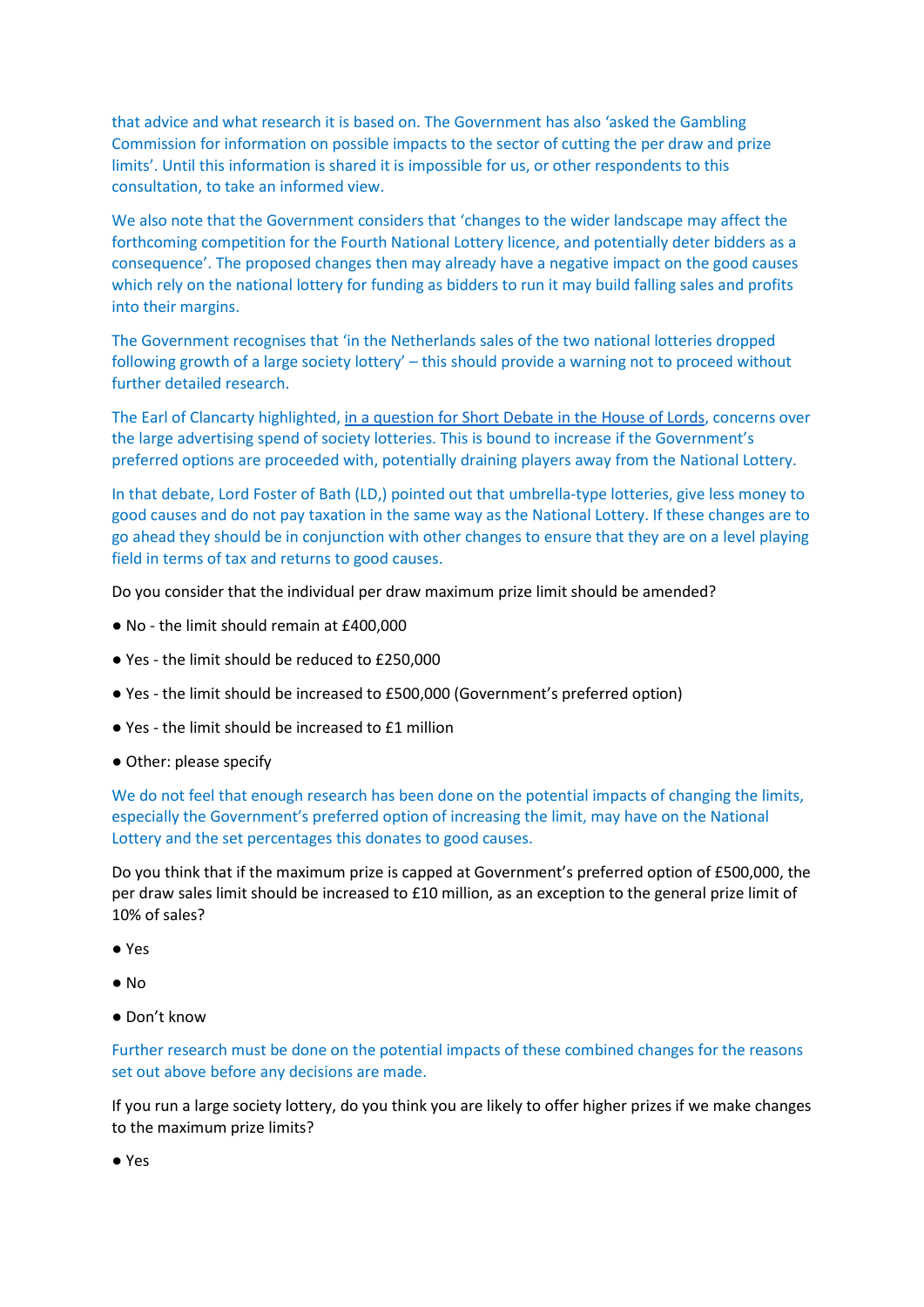- No
- Don't know

N/A

If yes, in what timeframe:

- Less than 1 year
- $\bullet$  1-5 years
- $\bullet$  5-10 years
- $\bullet$  10+ years

# N/A

Do you consider that the annual sales limit should be increased?

- No the limit should remain at £10 million (no change)
- Yes the limit should be increased to £50 million
- Yes the limit should be increased to £100 million (Government's preferred

option)

● Other (please specify):

As above, research must be done on the potential impacts of these combined changes for the reasons before changes are made.

### **Small Society Lotteries**

Should the sales thresholds for small society lotteries (£20,000 for an individual draw, and a

£250,000 annual sales limit) be raised?

- Yes
- No

Research must be done on the potential impacts of these combined changes for the reasons set out above.

If yes, what would be an appropriate level for:

- a) the individual per draw sales limit
- £30,000
- £40,000
- Other (please specify):
- b) the annual sales limit
- £400,000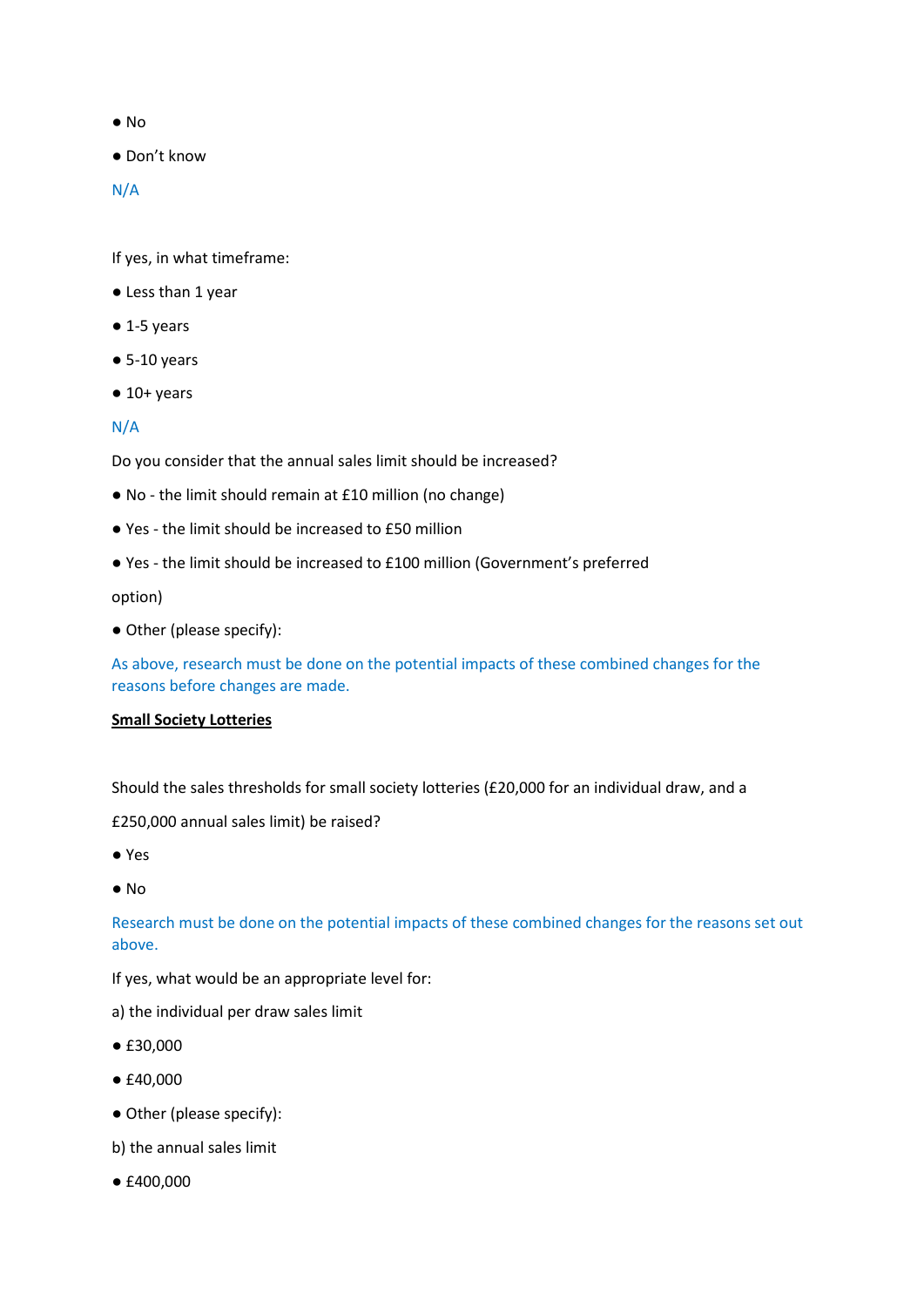- £500,000
- Other (please specify):

Do you foresee any associated benefit to your company/charity as a result of this proposal

(e.g. reduced admin costs)?

- Yes (please specify)
- No

# N/A

Do you foresee any associated cost to your company/charity as a result of this proposal? If

yes, please give details e.g. transitional costs, cost of changes to websites, etc.

- Yes (please specify)
- No

Yes, there is the potential cost and damage to the heritage sector of any fall in HLF funding as a result of these proposals impacting National Lottery sales.

Over the next 5 years, if this proposal was implemented, how much would it cost to make

necessary changes?

- Less than £1,000
- £1,001- £2,000
- £2,001 £3,000
- £3,001 £4,000
- Greater than £4,000 (please specify)

N/A

Do you consider that your customers are playing your lotteries because of the good cause or prize? Which is more important to your customers?

- Good cause more than prize
- Prize more than good cause
- Both
- Other (please specify):

### N/A

Would your company/charity change the percentage of proceeds used to payout prizes as a

result of this proposal? How would this change?

N/A